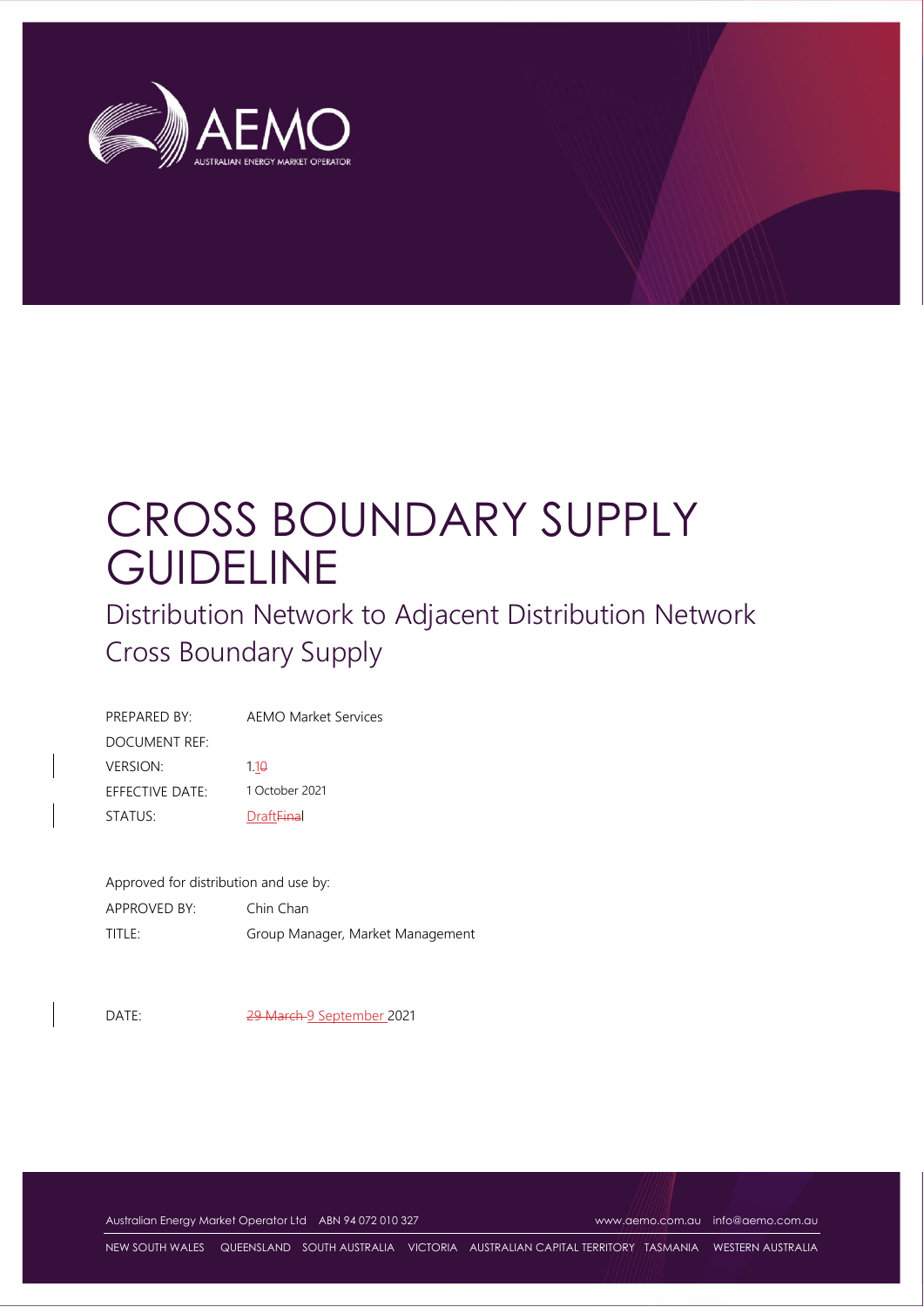

# **VERSION RELEASE HISTORY**

| Version | <b>Effective Date</b> | Summary of Changes                     |
|---------|-----------------------|----------------------------------------|
| 1 O     | 1 October 2021        | Final                                  |
| -1.1    | 1 October 2021        | Added Metered Emergency Supply section |
|         |                       |                                        |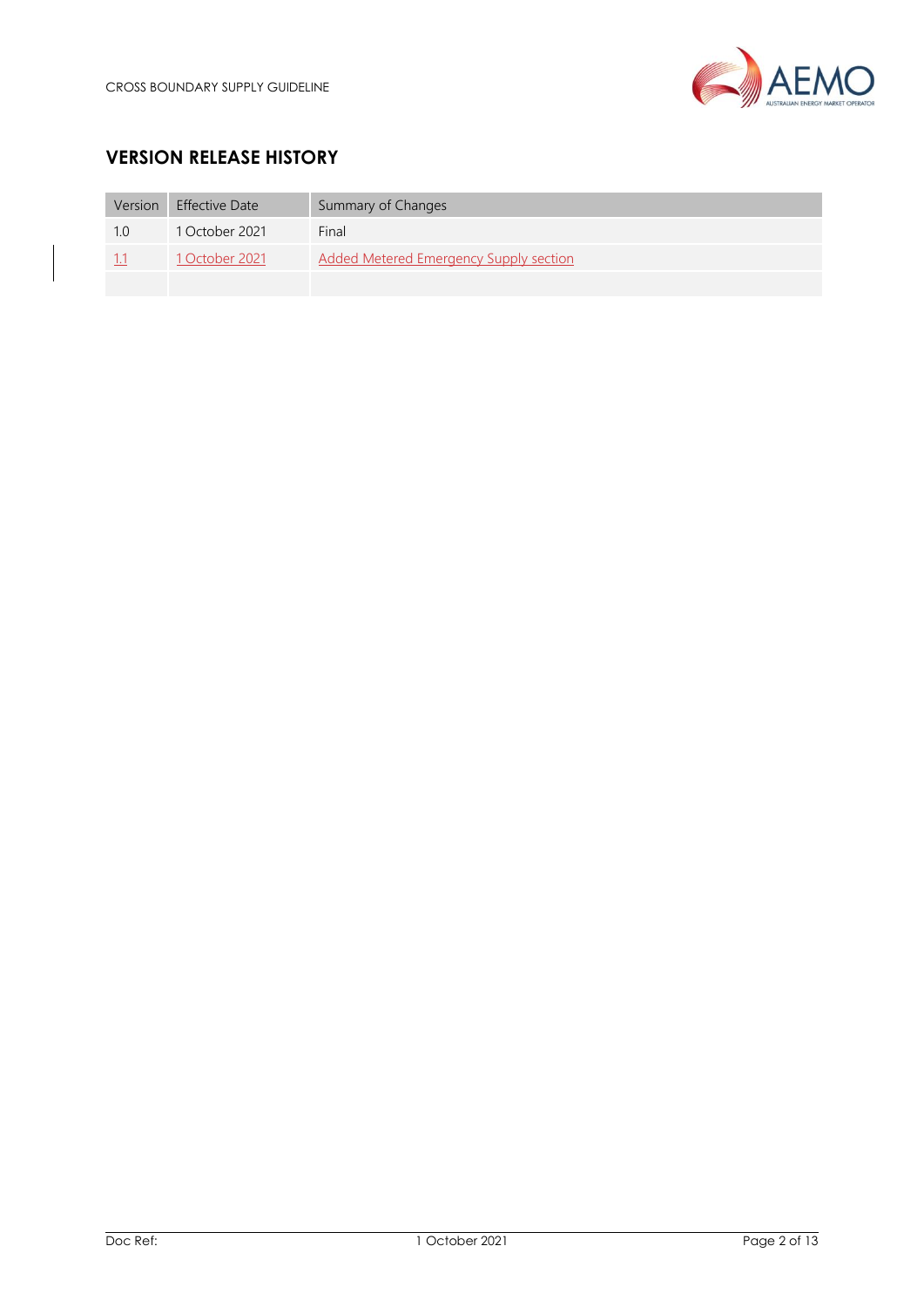

#### **CONTENTS**

| $\mathbf{1}$ . | <b>INTRODUCTION</b>                             | 4              |
|----------------|-------------------------------------------------|----------------|
| 1.1.           | Purpose and Scope                               | $\overline{4}$ |
| 1.2.           | Definitions and Interpretation                  | $\overline{4}$ |
| 1.3.           | <b>Related AEMO Documents</b>                   | $\overline{4}$ |
| 2.             | <b>CROSS BOUNDARY REQUIREMENTS</b>              | 4              |
| 2.1.           | The Process                                     | 5              |
| 2.2.           | The Outcome                                     | 5              |
| 3.             | CROSS BOUNDARY CONNECTION POINT CONDITIONS      | 5              |
| 3.1.           | General                                         | 5              |
| 3.2.           | Responsibility                                  | 6              |
| 3.3.           | Cross Boundary connection points in regular use | 6              |
| 3.4.           | Cross Boundary emergency connections            | 11             |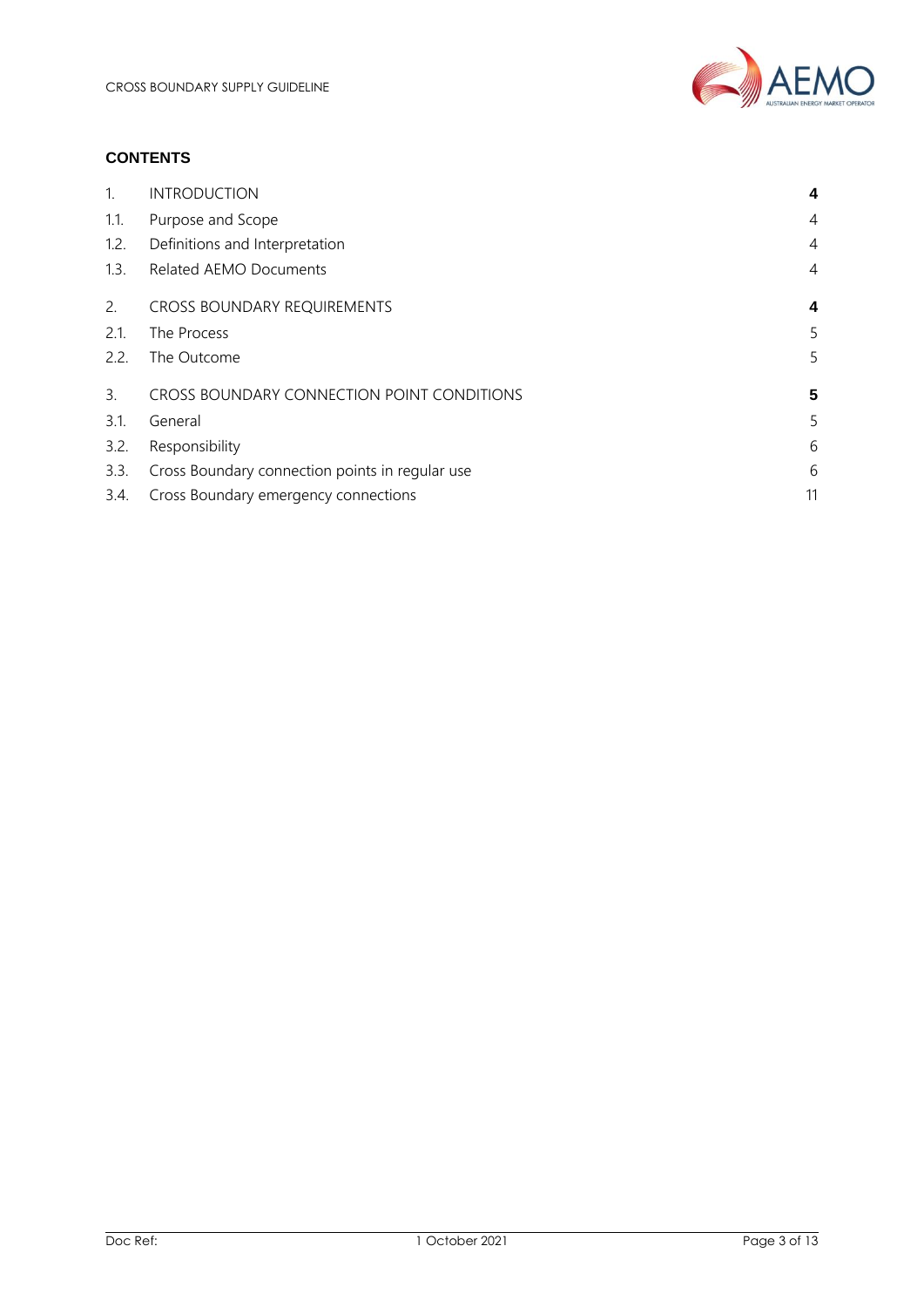

# <span id="page-3-0"></span>**1. INTRODUCTION**

### <span id="page-3-1"></span>**1.1. Purpose and Scope**

- (a) This Cross Boundary Supply Guideline (Guideline) assists with the creation and management of a *connection point* on a *distribution network* that *connects* to an adjacent *distribution network* (other than an *embedded network*).
- (b) This Guideline supplements the MSATS NMI Procedure. The NER and the *National Electricity Law* prevail over this Guideline to the extent of any inconsistency.

## <span id="page-3-2"></span>**1.2. Definitions and Interpretation**

- (a) The Retail Electricity Market Procedures Glossary and Framework:
	- (i) is incorporated into and forms part of this Guideline; and
	- (ii) should be read with this Guideline.
- (b) In this Guideline, a *connection point* where *energy* flows from one *distribution network* to an adjacent *distribution network* is referred to as a 'Cross Boundary *connection point*'. At any point in time, the 'supply DB' (Distribution Business) is the DB from whose *network energy* is flowing to the *network* of the 'receiving DB'.

## <span id="page-3-3"></span>**1.3. Related AEMO Documents**

| Title                                                            | Location                                                                                                                                                                            |
|------------------------------------------------------------------|-------------------------------------------------------------------------------------------------------------------------------------------------------------------------------------|
| Retail Electricity Market Procedures - Glossary and<br>Framework | https://www.aemo.com.au/Electricity/National-<br>Electricity-Market-NEM/Retail-and-metering                                                                                         |
| National Metering Identifier Procedure                           | https://www.aemo.com.au/energy-<br>systems/electricity/national-electricity-market-<br>nem/market-operations/retail-and-metering/metering-<br>procedures-guidelines-and-processes   |
| Register as a Metering Coordinator in the NEM                    | https://www.aemo.com.au/energy-systems/electricity/national-<br>electricity-market-nem/participate-in-the-<br>market/registration/register-as-a-metering-coordinator-in-the-<br>nem |

## <span id="page-3-4"></span>**2. CROSS BOUNDARY REQUIREMENTS**

- (a) The National Electricity Amendment (Global settlement and market reconciliation) Rule 2018 No 14 requires the amount of electrical *energy* flowing at each Cross Boundary *connection point* in each TI to be recorded in the *metering data* for the *connection point* to support the calculation of unaccounted for *energy* (UFE) for each *local area* related to the Cross Boundary *connection point*. 1
- (b) Rule 2018 No 14 also requires the two LNSPs, related to the Cross Boundary *connection point*, to agree which one will appoint the MC for the Cross Boundary *connection point*. 2

<sup>&</sup>lt;sup>1</sup> NER clause 3.15.5(a), definition of DDME

<sup>2</sup> NER clause 7.6.2(a)(2A)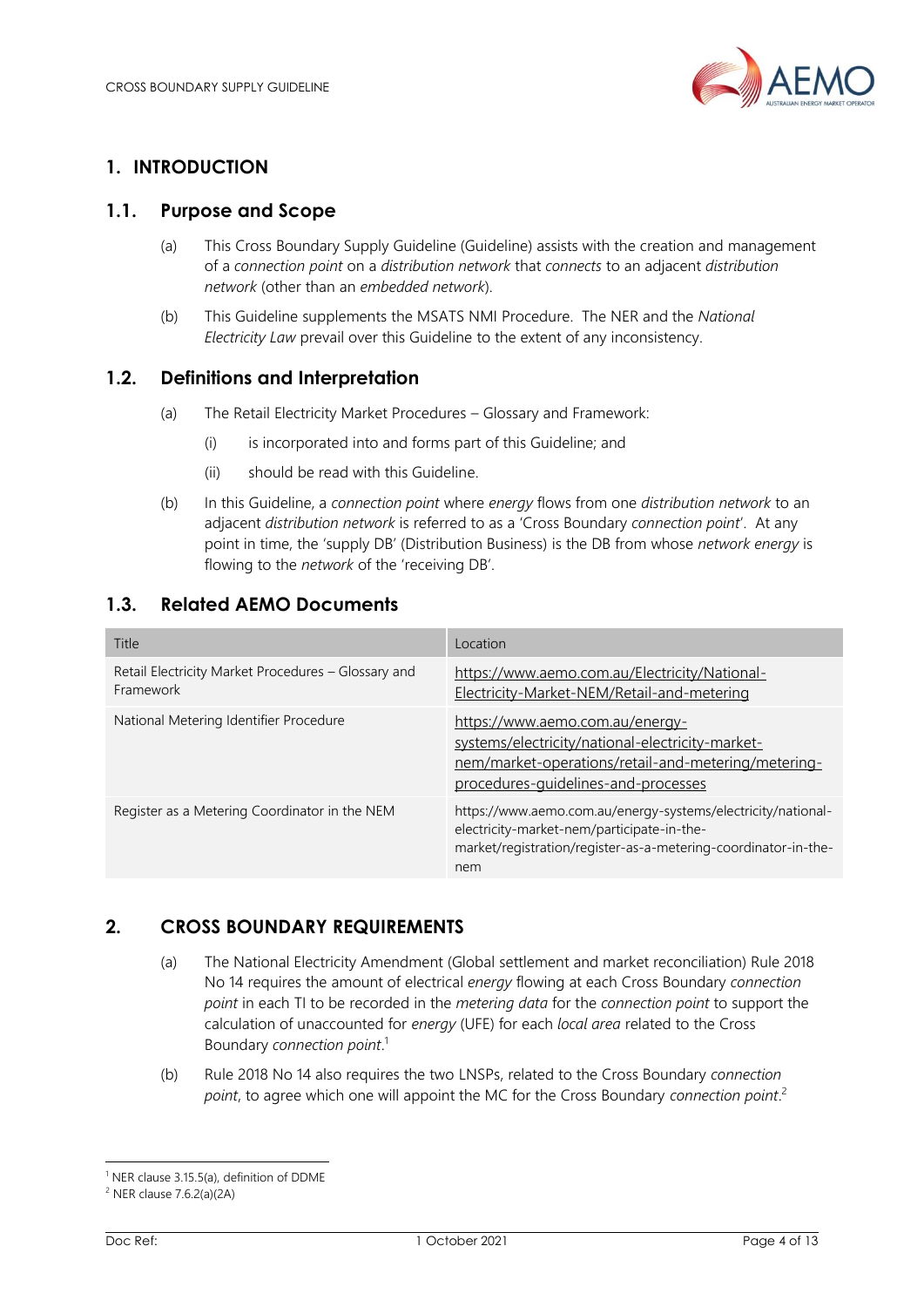

## <span id="page-4-0"></span>**2.1. The Process**

When creating a Cross Boundary *connection point* some additional *NMI Standing Data* will be required and the nature of the Cross Boundary *connection point* will need to be determined. Cross Boundary *connection points* will fall into one of the categories below.

- (a) Cross Boundary *connection point* in regular use.
- (b) Cross Boundary *connection point* used infrequently under emergency conditions.

### <span id="page-4-1"></span>**2.2. The Outcome**

- (a) The energy volume measured at or, where applicable, determined for a Cross Boundary *connection point* using this Guideline (DDME) will be allocated to both *local areas*, related to the Cross Boundary *connection point*, to support the calculation of UFE for each *local area*, as detailed in clause 3.15.5 of Rule 2018 No. 14.
- (b) The *energy* volume outflow from the supply DB's *local area* is considered to be a *load* and the *energy* volume inflow to the receiving DB's *local area* is considered to be an *energy* source, similar to an *energy* source at a bulk supply point.

## <span id="page-4-2"></span>**3. CROSS BOUNDARY CONNECTION POINT CONDITIONS**

This guideline provides requirements and conditions related to various forms of Cross Boundary *connection points* to assist LNSPs with the creation and maintenance of those *connection points*.

## <span id="page-4-3"></span>**3.1. General**

- (a) At a Cross Boundary *connection point* the relevant *transmission connection* to the supply DB's *distribution network* becomes the *energy* source for the receiving DB's *distribution network.*
- (b) The MDP must collate *interval metering data* for a Cross Boundary connection point into TIs to determine the *energy* flows related to each *local area*.
- (c) The relevant LNSPs must obtain approval from AEMO before creating or modifying a NMI for a Cross Boundary *connection point*.
- (d) Information to be provided when seeking approval from AEMO, in accordance with section 3.1(c), must be sent to NE[M.LNSP&RP@aemo.com.au](mailto:LNSP&RP@aemo.com.au) and must include the following:
	- (i) Identities of supply DB and receiving DB related to Cross Boundary *connection point*
	- (ii) Contact details for supply DB and receiving DB
	- (iii) Identities of agreed LNSP and NSP2 related to Cross Boundary *connection point* and evidence of the agreement
	- (iv) Current NMI for the Cross Boundary *connection point*, where applicable
	- (v) Cross Boundary connection characteristics, i.e. Whether aligned with section 3.3.1, 3.3.2, 3.3.3, 3.3.4, 3.4.1 or 3.4.2
	- (vi) Supply DB TNI related to Cross Boundary *connection point*
	- (vii) Supply DB HV feeder ID where Cross Boundary *connection point* has the characteristics detailed in section 3.3.1 or 3.3.2
	- (viii) List of receiving DB NMIs downstream of Cross Boundary *connection point*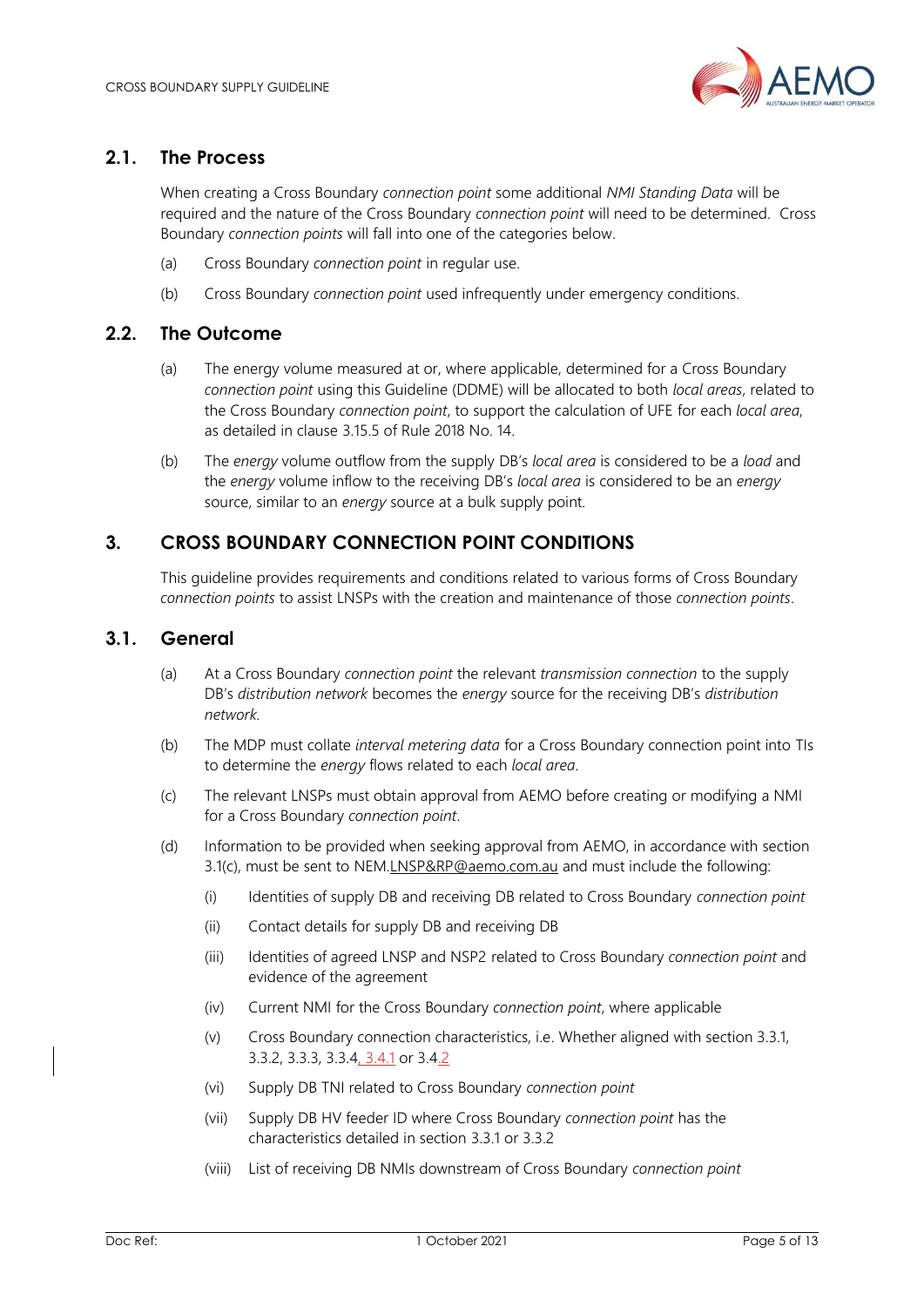

(ix) Conformation that receiving DB NMIs downstream of Cross Boundary *connection point* are electrically connected to the supply DB's *network* only.

### <span id="page-5-0"></span>**3.2. Responsibility**

- (a) Where a *distribution network* is *connected* to an adjacent *distribution network*, the two LNSP participants are required to determine which one will appoint the MC (the 'agreed LNSP') (ref. NER 7.6.2(a)(2A)). The agreed LNSP may be the MC (ref. 7.6.3B).
- (b) Unless and until the LNSPs notify AEMO of an agreement reached under paragraph (a), both LNSPs remain jointly responsible for meeting the requirements in this section.
- (c) For Cross Boundary *connection points* categorised under sections 3.3.1, 3.3.2, 3.3.3, 3.4.1 and 3.4.2, the agreed LNSP must complete the AEMO Cross Boundary Connection Point Checklist from AEMO. When completed, the checklist must be returned to AEMO facilitate the Cross Boundary *metering installation* registration process. The checklist can be obtained from and, when completed, returned to the [NEM.LNSP&RP@aemo.com.au](mailto:NEM.LNSP&RP@aemo.com.au) email address.
- (d) The agreed LNSP must register each Cross Boundary *metering installation* with AEMO prior to *energisation*. A new *metering installation* is not to be *energised* without AEMO's approval.
- (e) AEMO will create a TNI2 code for the Cross Boundary NMI and populate the TNI2 field with that code. AEMO will also populate the Cross Boundary NMI NSP2 field.
- (f) AEMO will provide the TNI2 code to the receiving DB so the receiving DB can populate the TNI field with the TNI2 code for all receiving DB NMIs downstream of the Cross Boundary *connection points*.
- (g) The agreed LNSP is responsible for the creation and maintenance of Cross Boundary *connection points* in MSATS.
- (h) Where the agreed LNSP is to be the MC for a Cross Boundary *connection point*, that LNSP must be registered as an MC as required by the NER. Refer to AEMO's "Register as a Metering Coordinator in the NEM" web page link in section 1.3.

### <span id="page-5-1"></span>**3.3. Cross Boundary connection points in regular use**

Cross Boundary *connection points* that are in regular use are characterised in one of the following ways:

- (a) A circuit *connects* two adjacent *local areas*. Electrical *energy* flowing from the supply DB's *local area* is subsequently conveyed through the receiving DB's *distribution network* to supply multiple End Users – see sections [3.3.1](#page-6-0) to [3.3.3.](#page-8-0)
- (b) A service *connects* an End User *connection point* in the receiving DB's *local area* to the supply DB's *distribution network*. There is no electrical *energy* conveyed through the receiving DB's *distribution network* as the End User's service is *connected* to the supply DB's *distribution network* – see section [3.3.4.](#page-9-0)
- (c) Subject to section 3.1(c), existing sub-transmission and HV Cross Boundary *metering* arrangements are acceptable under this Guideline. Use of these types of *metering* arrangements for future Cross Boundary *connection points* will be the subject of consultation with AEMO in accordance with section 3.1(c).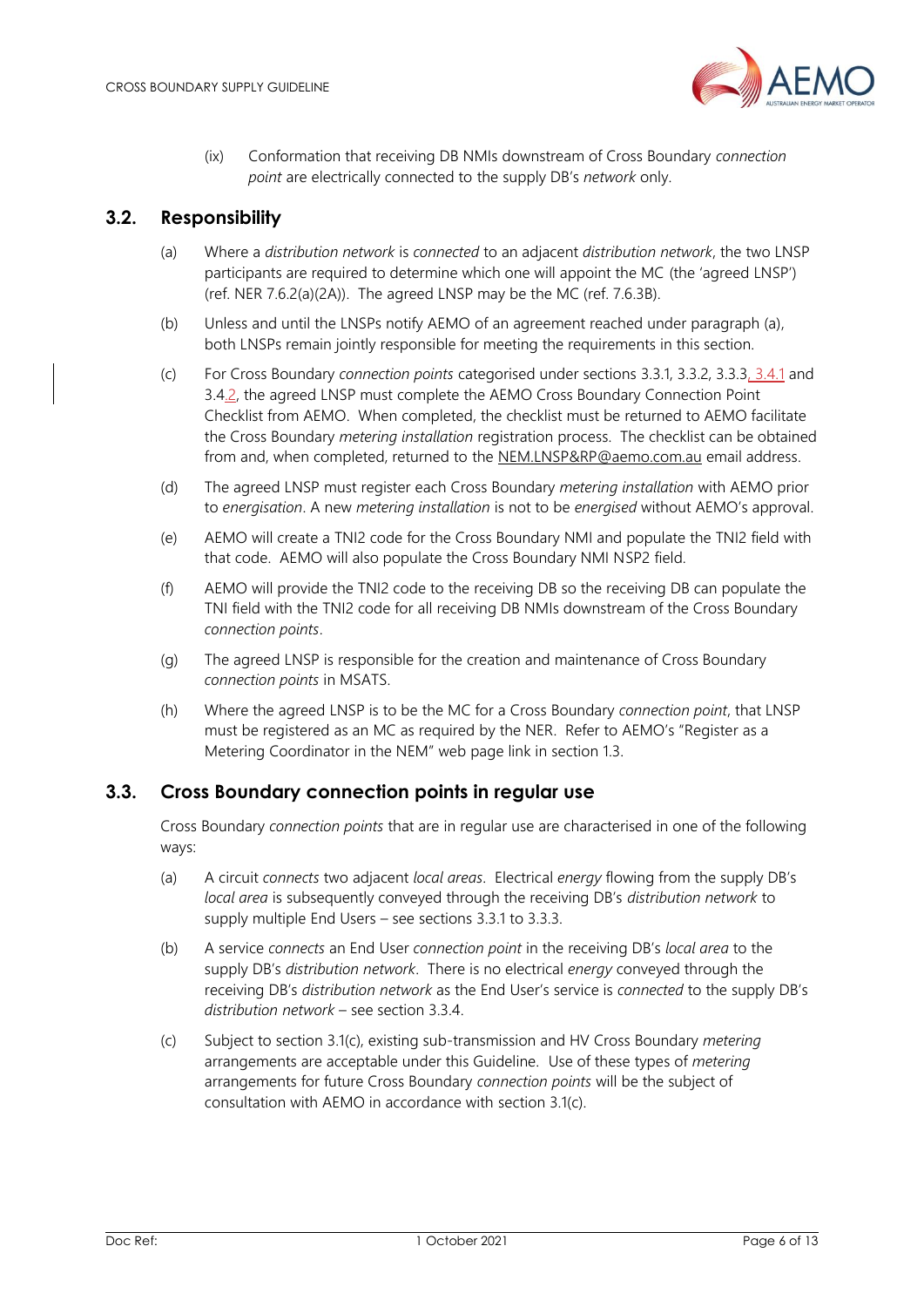

#### <span id="page-6-0"></span>**3.3.1. HV Circuit connects supply DB's network to receiving DB's network**

- (a) Where a Cross Boundary HV circuit *connects* the supply DB's *distribution network* to the receiving DB's *distribution network* and electrical *energy* is then distributed to End Users in the receiving DB's *distribution network*, the Cross Boundary *connection point* is to be metered and the NMI would include the following attributes:
	- (i) LNSP = supply or receiving DB by agreement Participant ID populated by LNSP
	- (ii) TNI = supply DB TNI
	- (iii) NMI Classification = XBOUNDRY
	- (iv) NSP2 = alternate DB to LNSP Participant ID populated by AEMO
	- (v) TNI2 populated by AEMO
	- (vi) Cross Boundary *metering installation* E data stream measures *energy* flow away from TNI and B data stream measures *energy* flow towards TNI.
- (b) NMIs *connected* downstream of the Cross Boundary *connection point metering installation*, i.e. in the receiving DB's *distribution network*, the receiving DB must ensure these NMIs have the following attributes:
	- (i) LNSP = receiving DB Participant ID
	- (ii) TNI = TNI2 code value from the Cross Boundary NMI populated by receiving DB
	- (iii) No NSP2
	- (iv) Normal NMI Classification codes SMALL, LARGE, etc.



*Diagram 1 – HV Circuit Cross Boundary connection into receiving DB's distribution network*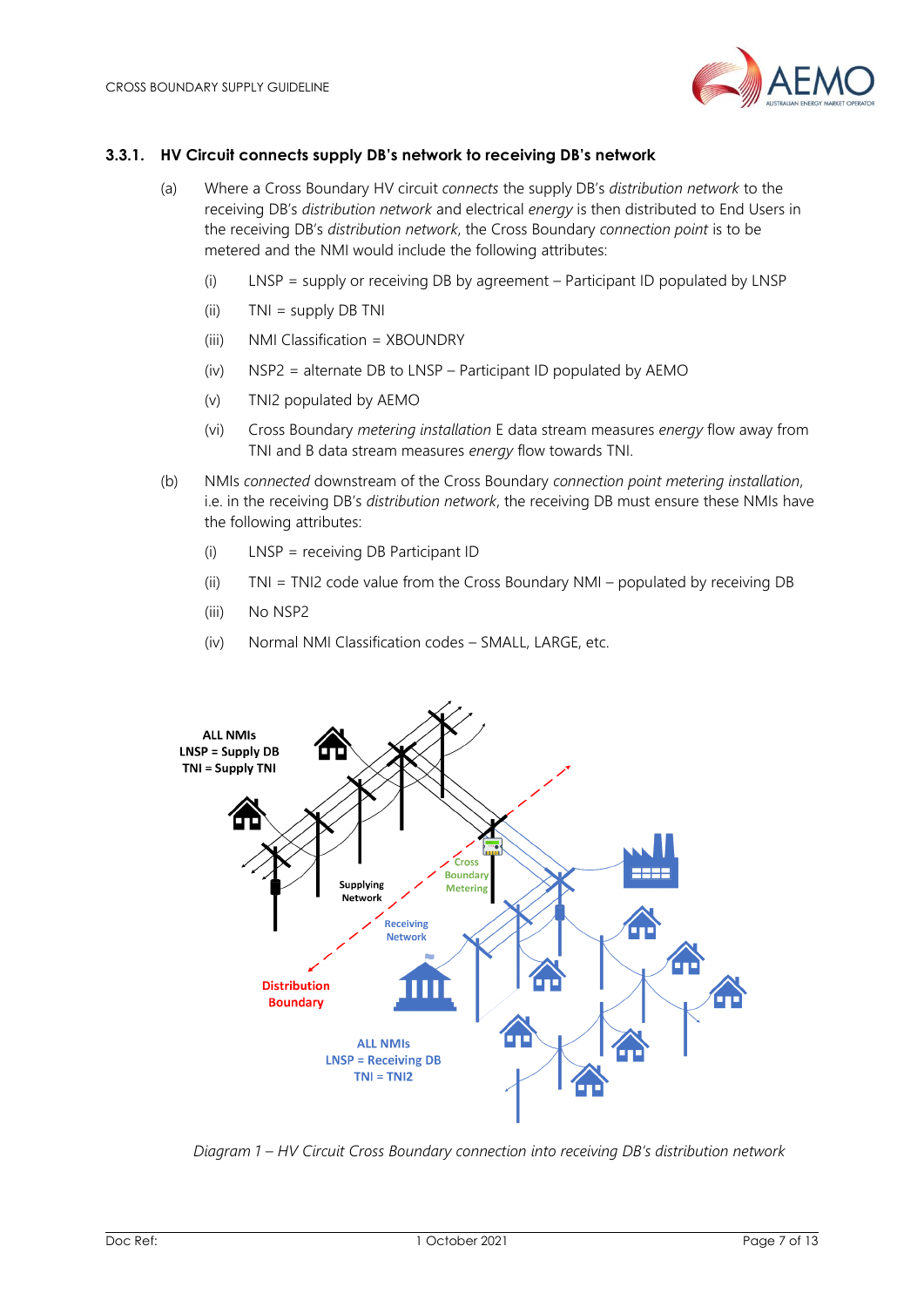

#### **3.3.2. HV Circuit supplies single distribution substation only in receiving DB's network**

- (a) Where a Cross Boundary HV circuit only supplies a single distribution substation in a receiving DB's *distribution network*, the *metering installation* for the Cross Boundary *connection point* may be located at that distribution substation, i.e. not necessarily at the DB geographic boundary. The Cross Boundary NMI would include the following attributes:
	- (i) LNSP = supply or receiving DB by agreement Participant ID populated by LNSP
	- (ii) TNI = supply DB TNI
	- (iii) NMI Classification = XBOUNDRY
	- (iv) NSP2 = alternate DB to LNSP Participant ID populated by AEMO
	- (v) TNI2 populated by AEMO
	- (vi) Cross Boundary *metering installation* E data stream measures *energy* flow away from TNI and B data stream measures *energy* flow towards TNI.
- (b) NMIs *connected* downstream of the Cross Boundary *connection point metering installation*, i.e. in the receiving DB's *distribution network*, the receiving DB must ensure these NMIs have the following attributes:
	- (i) LNSP = receiving DB Participant ID
	- (ii) TNI = TNI2 code value from the Cross Boundary NMI populated by receiving DB
	- (iii) No NSP2
	- (iv) Normal NMI Classification codes SMALL, LARGE, etc.



*Diagram 2 – HV Circuit Cross Boundary connection to single substation in receiving DB's distribution network*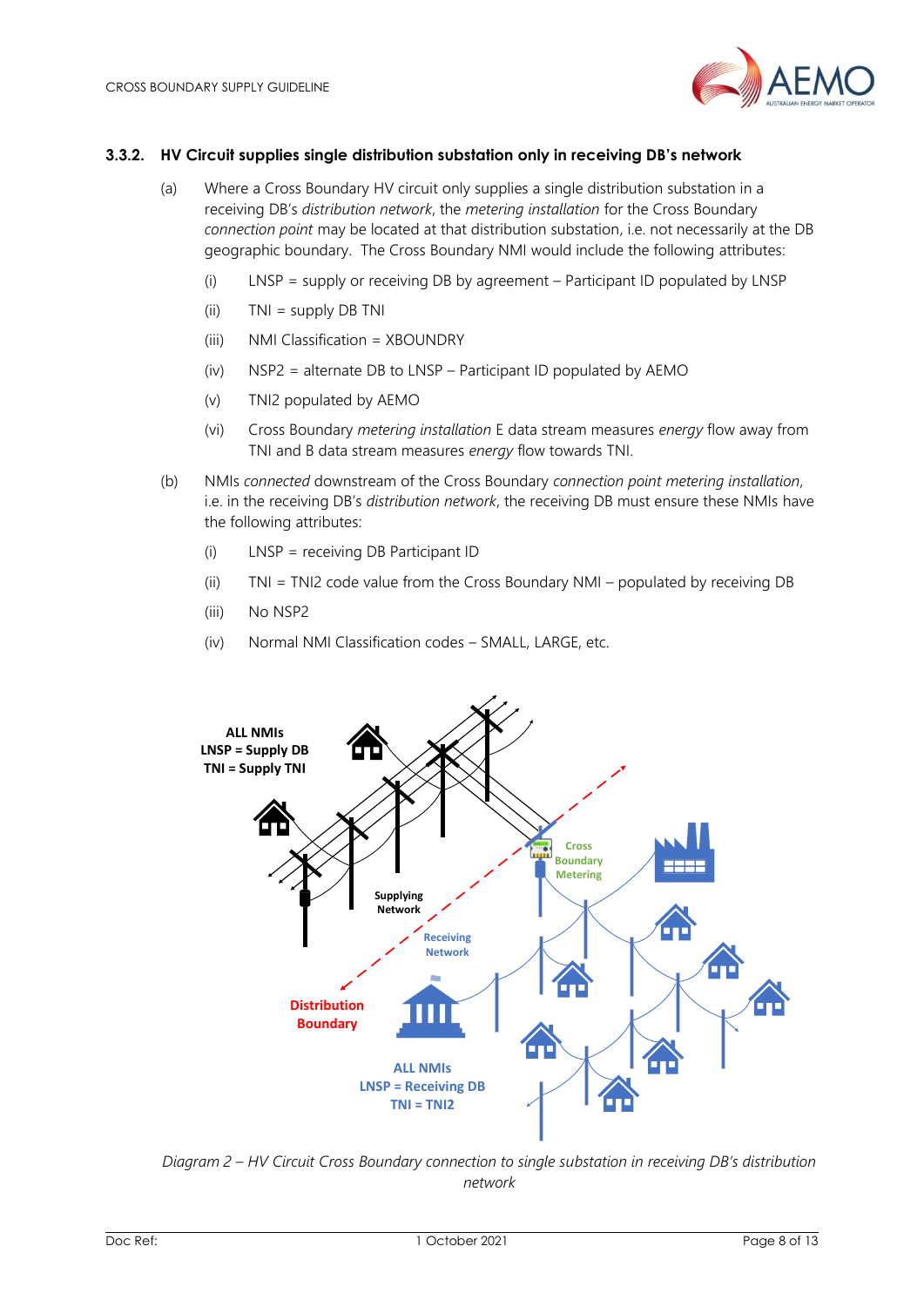

#### <span id="page-8-0"></span>**3.3.3. LV Circuit connects supply DB's network to receiving DB's network**

- (a) Where a Cross Boundary LV circuit *connects* the supply DB's *distribution network* to the receiving DB's *distribution network* and electrical *energy* is then distributed to End Users in the receiving DB's *distribution network*, the Cross Boundary *connection point* is to be metered and the NMI would include the following attributes.
	- (i) LNSP = supply or receiving DB by agreement Participant ID populated by LNSP
	- (ii) TNI = supply DB TNI
	- (iii) NMI Classification = XBOUNDRY
	- (iv) NSP2 = alternate DB to LNSP Participant ID populated by AEMO
	- (v) TNI2 populated by AEMO
	- (vi) Cross Boundary *metering installation* E data stream measures *energy* flow away from TNI and B data stream measures *energy* flow towards TNI.
- (b) NMIs *connected* downstream of the Cross Boundary *connection point metering installation*, i.e. in the receiving DB's *distribution network*, the receiving DB must ensure these NMIS have the following attributes:
	- (i) LNSP = receiving DB Participant ID
	- (ii) TNI = TNI2 code value from the Cross Boundary NMI populated by receiving DB
	- (iii) No NSP2
	- (iv) Normal NMI Classification codes SMALL, LARGE, etc.



*Diagram 3 – LV Circuit Cross Boundary connection into receiving DB's distribution network*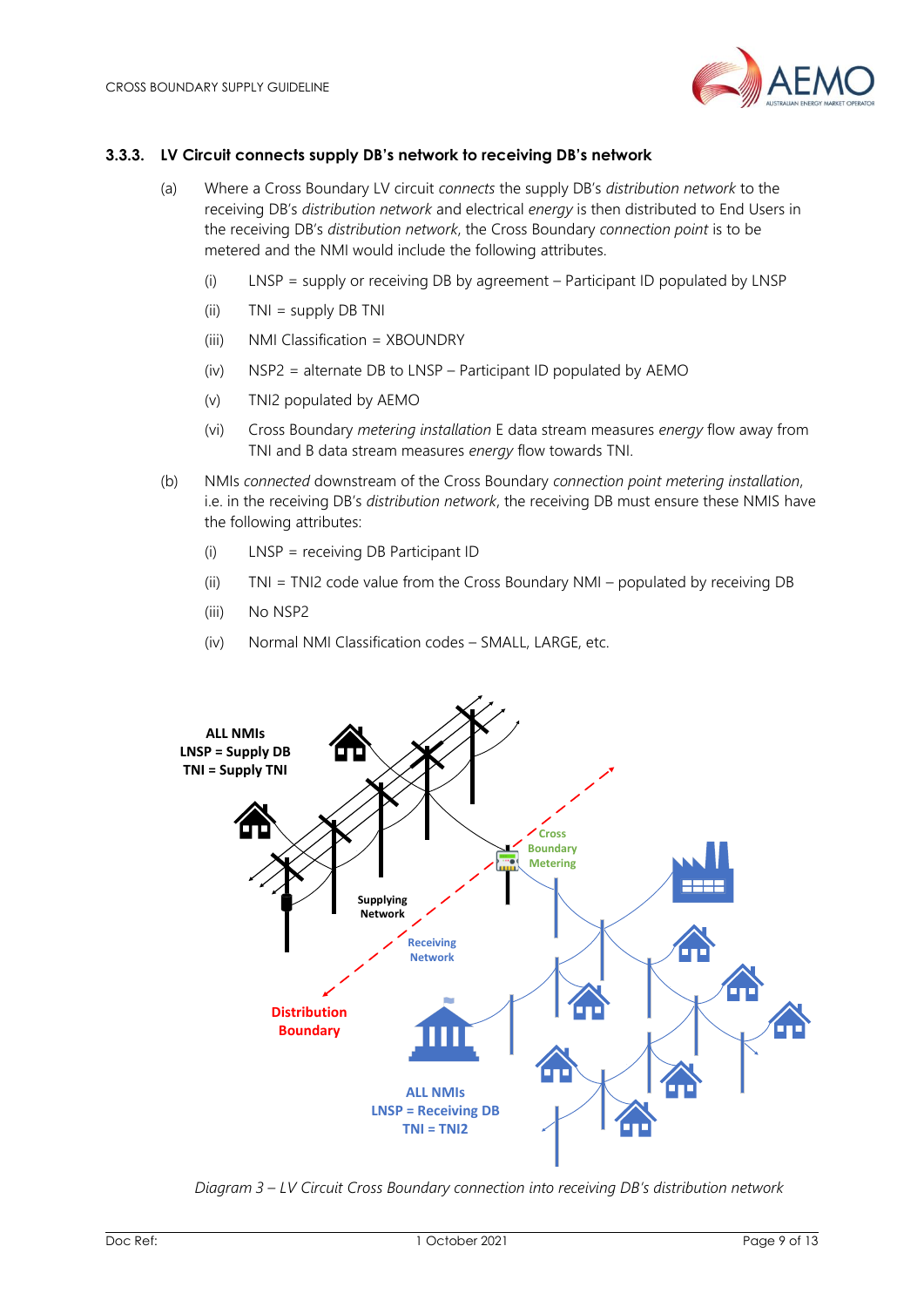

#### <span id="page-9-0"></span>**3.3.4. Service connects end user in receiving DB's Local Area to supply DB's network**

- (a) Where a service *connects* an End User *connection point* in the receiving DB's *local area* to the supply DB's *distribution network*, the end user NMI would have the following attributes as the end user's service is *connected* to the supply DB's *distribution network*.
	- (i) LNSP = receiving DB Participant ID
	- (ii) TNI = supply DB TNI obtained from supply DB, NMI populated by receiving DB
	- (iii)  $NSP2 = supply DB Participant ID populated by AEMO$
	- (iv) Supply DB and receiving DB must provide AEMO with NMIs related to these connection arrangements identifying the LNSP and NSP2 for each NMI.
	- (v) No TNI2
	- (vi) Normal NMI Classification codes SMALL, LARGE, etc.
	- (vii) Receiving DB must notify AEMO when the service is no longer connected to the supply DB's *distribution network* for AEMO to reassign the NSP2 value.
	- (viii) End User *metering installation* E data stream measures *energy* flow away from TNI and B data stream measures *energy* flow towards TNI.
- (b) AEMO expects that after populating the NSP2 field for these NMIs there will be no other such connection arrangements made.



*Diagram 4 – Service connects receiving DB End User to supply DB's network*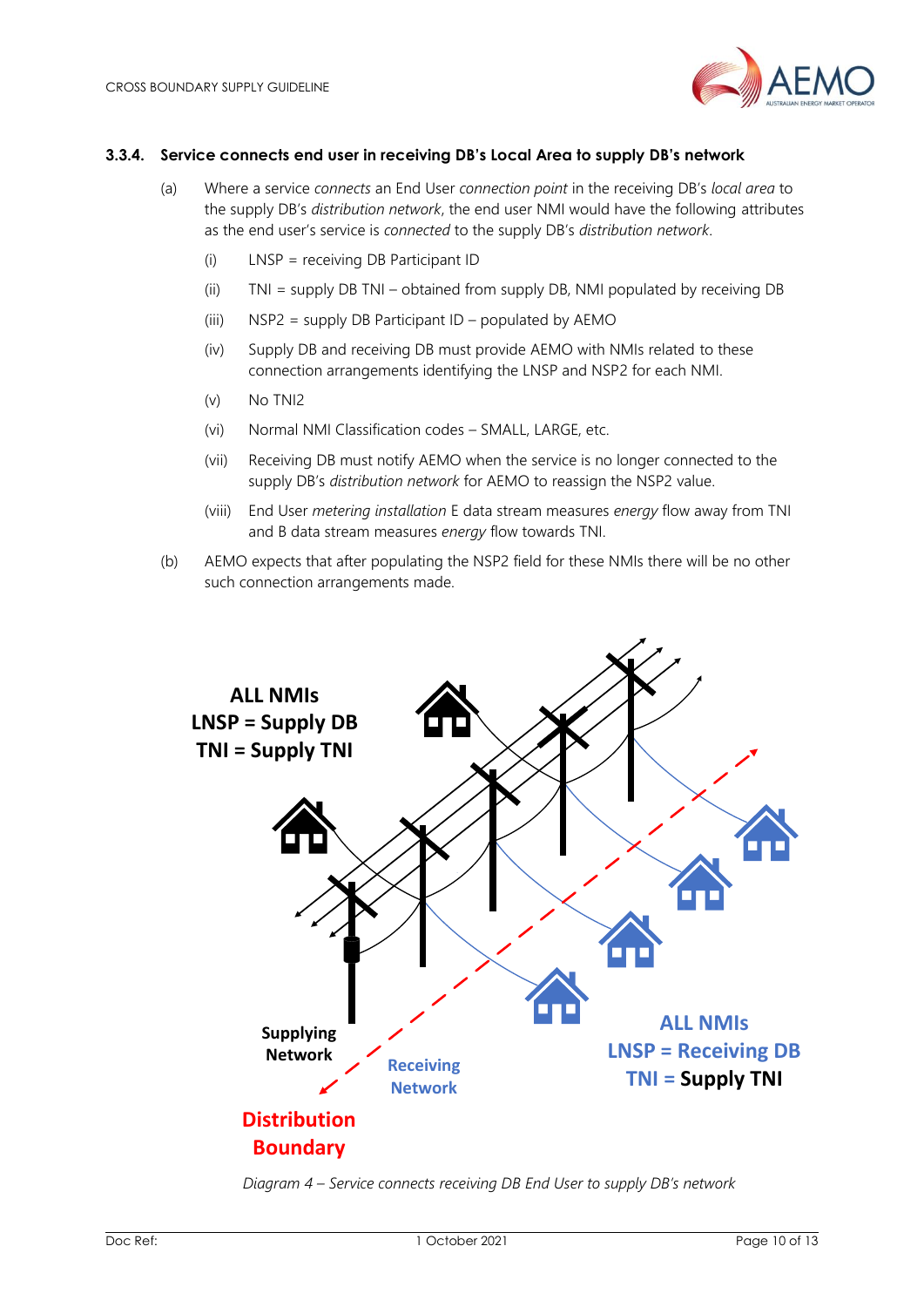

## <span id="page-10-0"></span>**3.4. Cross Boundary emergency connections**

(a) During fault and emergency conditions there may be a requirement for a *distribution network* to receive electrical *energy* from an adjacent *distribution network* to maintain supply to End Users, at a Cross Boundary *connection point* where there is generally no *energy* flow in system normal conditions. Cross Boundary emergency connections are rare (infrequent) and normally of short duration.



*Diagram 5 – Cross Boundary emergency connection*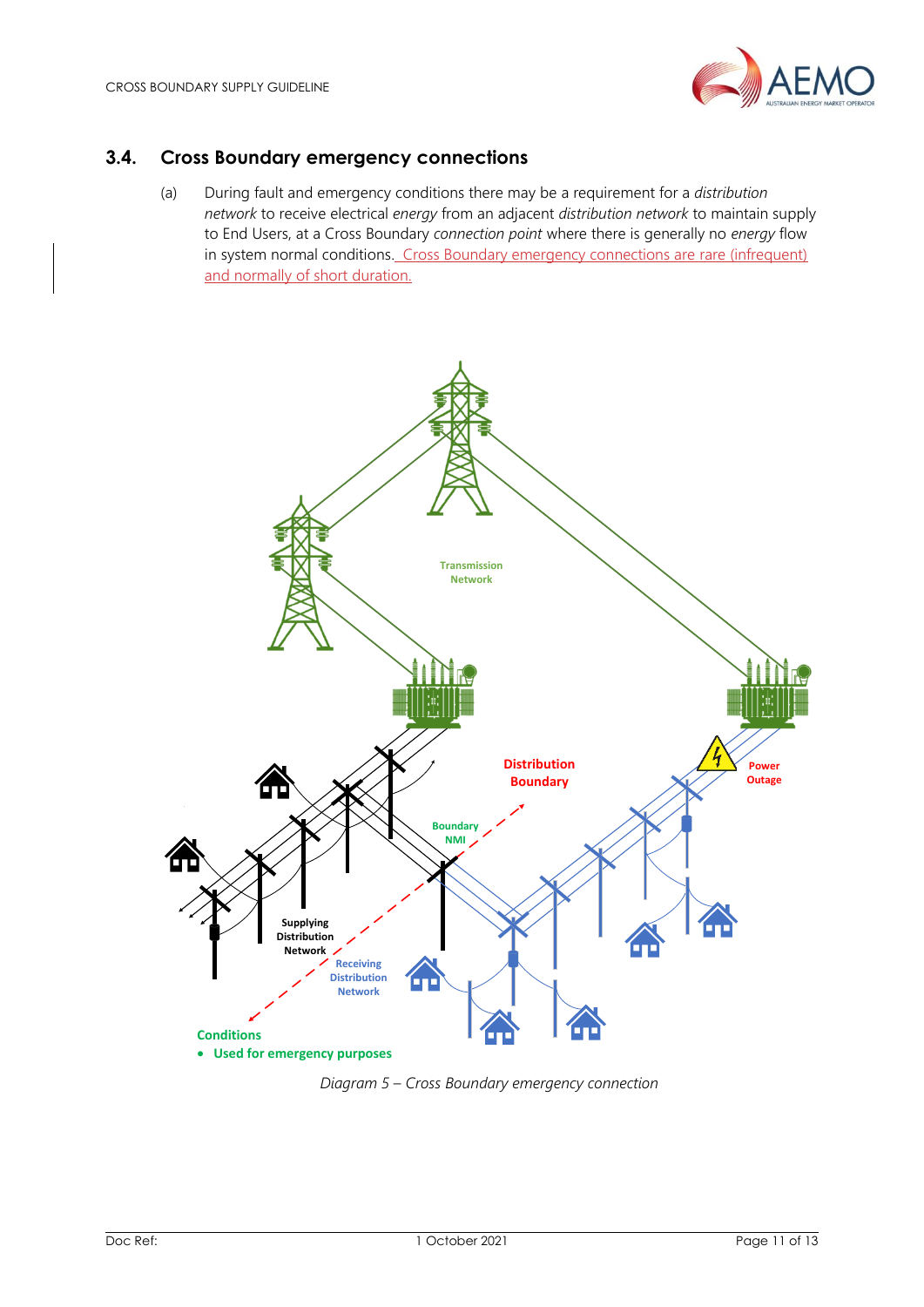

#### **3.4.1. Cross Boundary emergency connections – metered**

- (a) Where emergency *connections* are metered, AEMO, LNSPs and MDPs will co-operate to undertake further analysis of the *energy* flows related to these emergency *connections*, to determine the *energy* flows for UFE purposes.
- (b) Relevant LNSPs and MDPs will provide reasonable assistance to AEMO to support the analysis. This includes the collation and provision by each LNSP with metered cross boundary emergency *connections* of the following information:
	- (i) Identification of each emergency *connection*
	- (ii) Frequency of operation of the emergency *connection*
	- (iii) Description of each *energy* transfer incident
	- (iv) Start and end dates and times of *energy* transfer incident
	- (v) Energy transfer direction (example from LNSP A to LNSP B, and TNI1 to TNI2)
	- (vi) NMIs impacted by the *energy* transfer
	- (vii) NMI status and data stream status of Cross Boundary NMI when emergency *connection* in use and not in use
	- (viii) *Metering data* quality flags of Cross Boundary NMI when emergency *connection* in use and not in use.

#### **3.4.2. Cross Boundary emergency connections – unmetered**

- (a) As the conditions requiring cross boundary flows are rare (infrequent) and normally of short duration, these Where emergency *connections* are currently unmetered,. AEMO, LNSPs and MDPs will co-operate to undertake further analysis of the *energy* flows related to these emergency *connections*, to develop one or more appropriate methods of measuring those flows for UFE purposes. This analysis may result in recommendations for NER changes if required to support fit-for-purpose outcomes.
- (b) Relevant LNSPs and MDPs will provide reasonable assistance to AEMO to support the analysis. This includes the collation and provision by each LNSP with unmetered cross boundary emergency *connections* of the following information, or best estimates as applicable:
	- (i) Identification of each emergency *connection*
	- (ii) Frequency of operation of the emergency *connection*
	- (iii) Description of each *energy* transfer incident
	- (iv) Start and end dates and times of *energy* transfer incident
	- (v) Energy transfer direction (example from LNSP A to LNSP B, and TNI1 to TNI2)
	- (vi) Identification of *metering installation* requirements
	- (vii) Available forms of *energy* measurement
	- (viii) Measured or estimated quantity of transferred electrical *energy* and basis for determination
	- (ix) NMIs impacted by the *energy* transfer
	- (x) Identify MDP(s) with capability to collate *energy* transfer volumes into TI *metering data*.